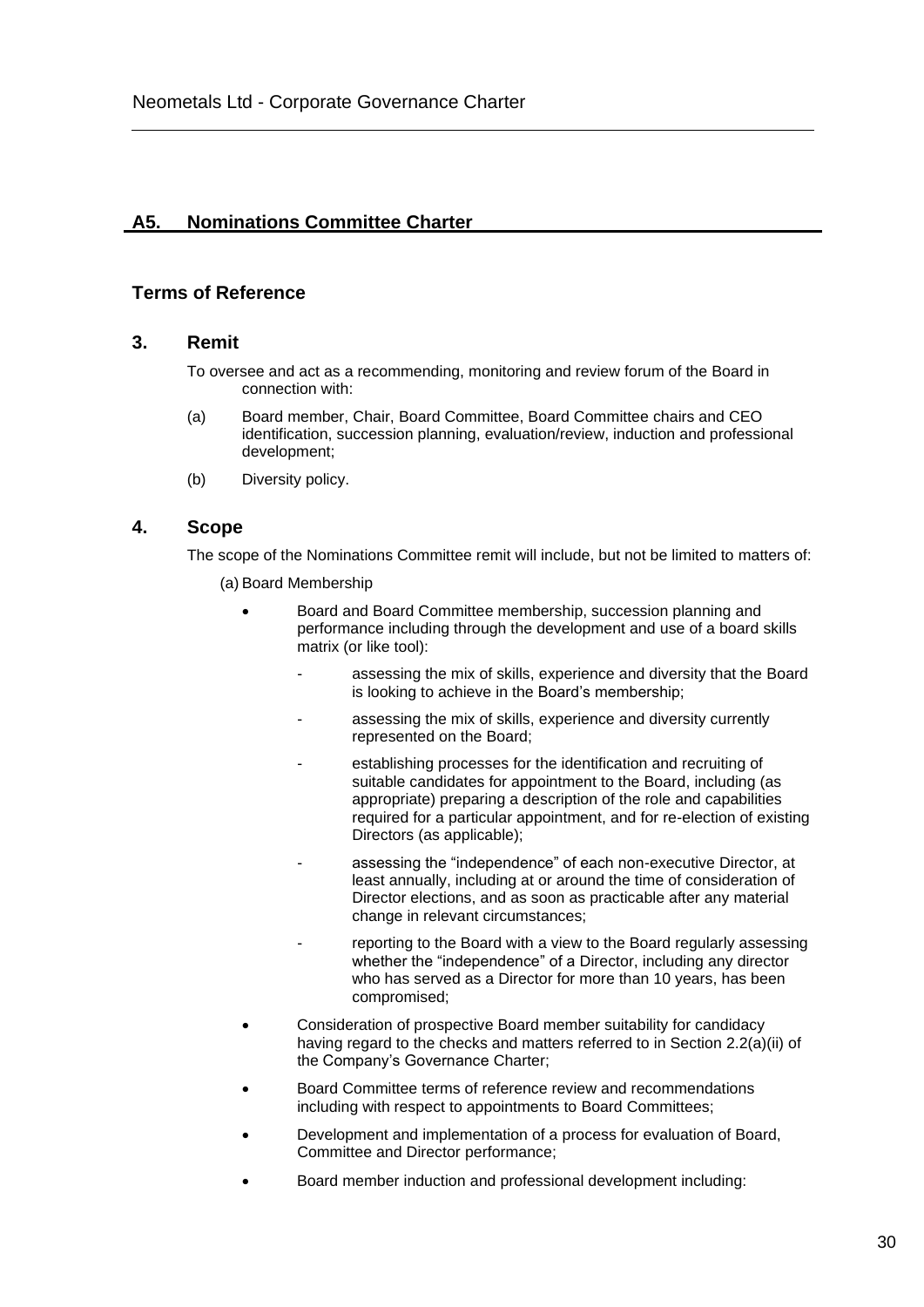- regularly reviewing whether the Directors as a group have the skills, knowledge and familiarity with the Group and its operating environment required to adequately fulfil their role on the Board and its Committees effectively;
- where gaps are identified, consider what training or development could be undertaken to fill the gaps;
	- where necessary, providing resources to help develop and maintain its Directors' skills and knowledge (including accounting and financial skill and knowledge development for directors without specialist accounting or financial skills or knowledge to ensure their sufficient understanding of accounting and financial matters to fulfil their responsibilities with respect to the Group's financial statements).
- Regularly reviewing the time and commitment required of its non-executive Director and whether Directors are meeting the Company's requirements in that respect.

(b) CEO and Senior Executives

- Periodic review of the job description and performance of the CEO according to agreed performance parameters;
- Plans for succession planning for the CEO position;
- Involvement in complaints, grievance and disciplinary processes of senior executives.
- Support and counsel to the CEO (as required) with respect to senior executive recruitment, performance and succession planning.

(c) Diversity

- Diversity policy development, monitoring and review;
- Development, monitoring and review of strategies and programs to promote diversity in the Group consistent with such diversity policy;
- Monitoring the implementation by the Group of such diversity strategies and programs consistent with such diversity policy.

(d) Generally

- Reporting on these matters to the Board, with recommendations as appropriate.
- The Committee has the authority to access information and to consult with and interview Group personnel and to consult independent professional advisers it considers appropriate to provide advice on matters within the scope of its remit.

The Nominations Committee may be requested by the Board to perform other related tasks.

## **5. Governance**

The pro forma template of governance structure and procedural workings for Committees in accordance with the Company's Corporate Governance Charter applies to the Committee subject to the following:

(a) Membership of the Committee

- (i) Members (at least 3 appointed by the Board, the majority of whom should be independent non-executive Directors)
	- Committee Chair an independent non-executive Director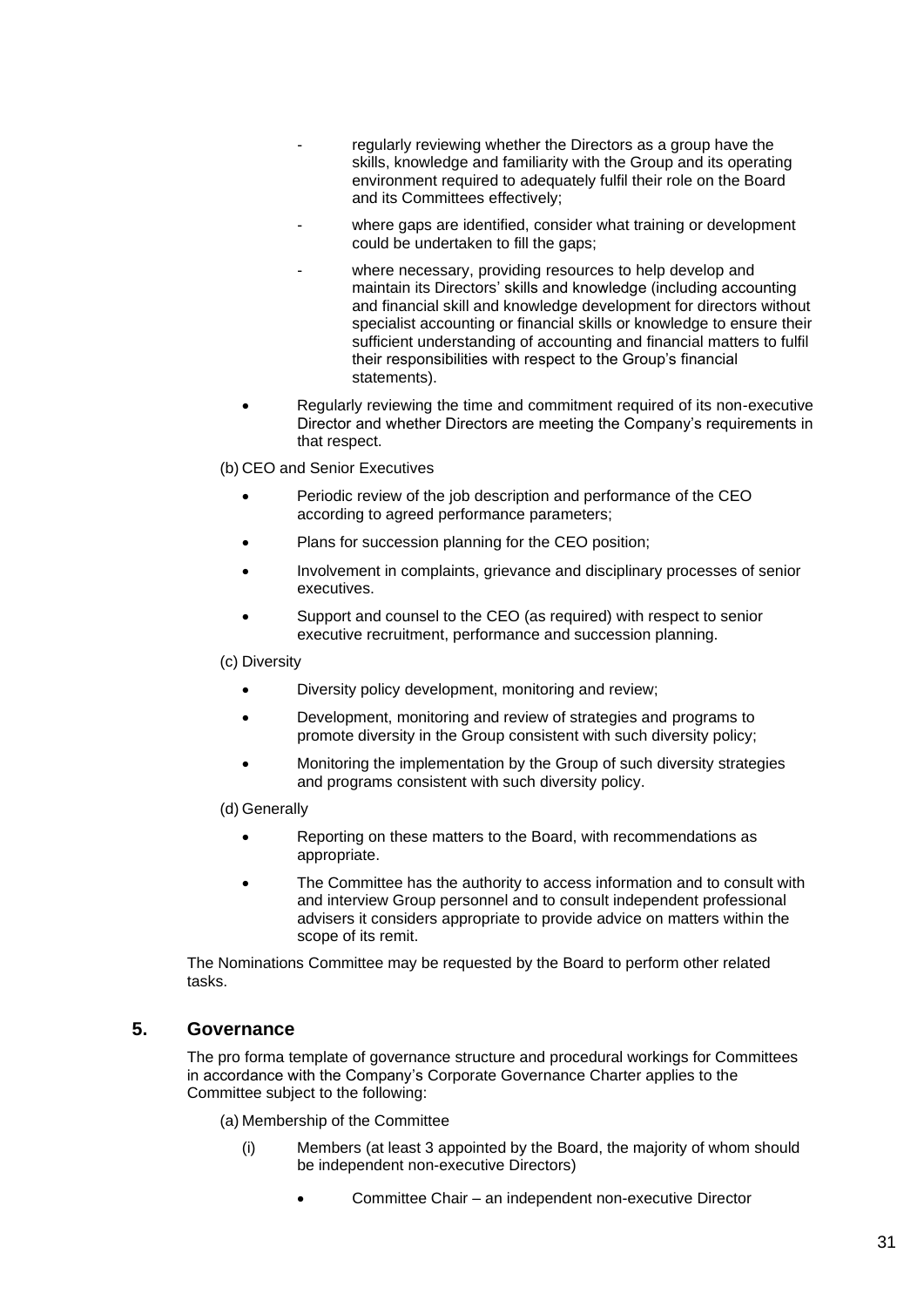- Other members at least 2 other non-executive Directors
- (ii) Special requirements (if any)
	- desirably Committee Members may have some experience in HR and governance;
	- the Company's HR executive may be invited to Committee meetings at the direction of the Committee chair;
	- when dealing with Board Chair succession, the Board Chair should not chair that meeting of the Committee while that matter is being deliberated upon;
	- the following executive officers will generally be available to attend Committee meetings at the discretion of the Committee:
		- CEO
- (b) Other Special Provisions
	- The Board skills matrix developed under Section 2(a) of this Committee charter is to be disclosed on the Company's web-site or in its annual report (without attribution to particular Directors), although commercially sensitive information need not be disclosed.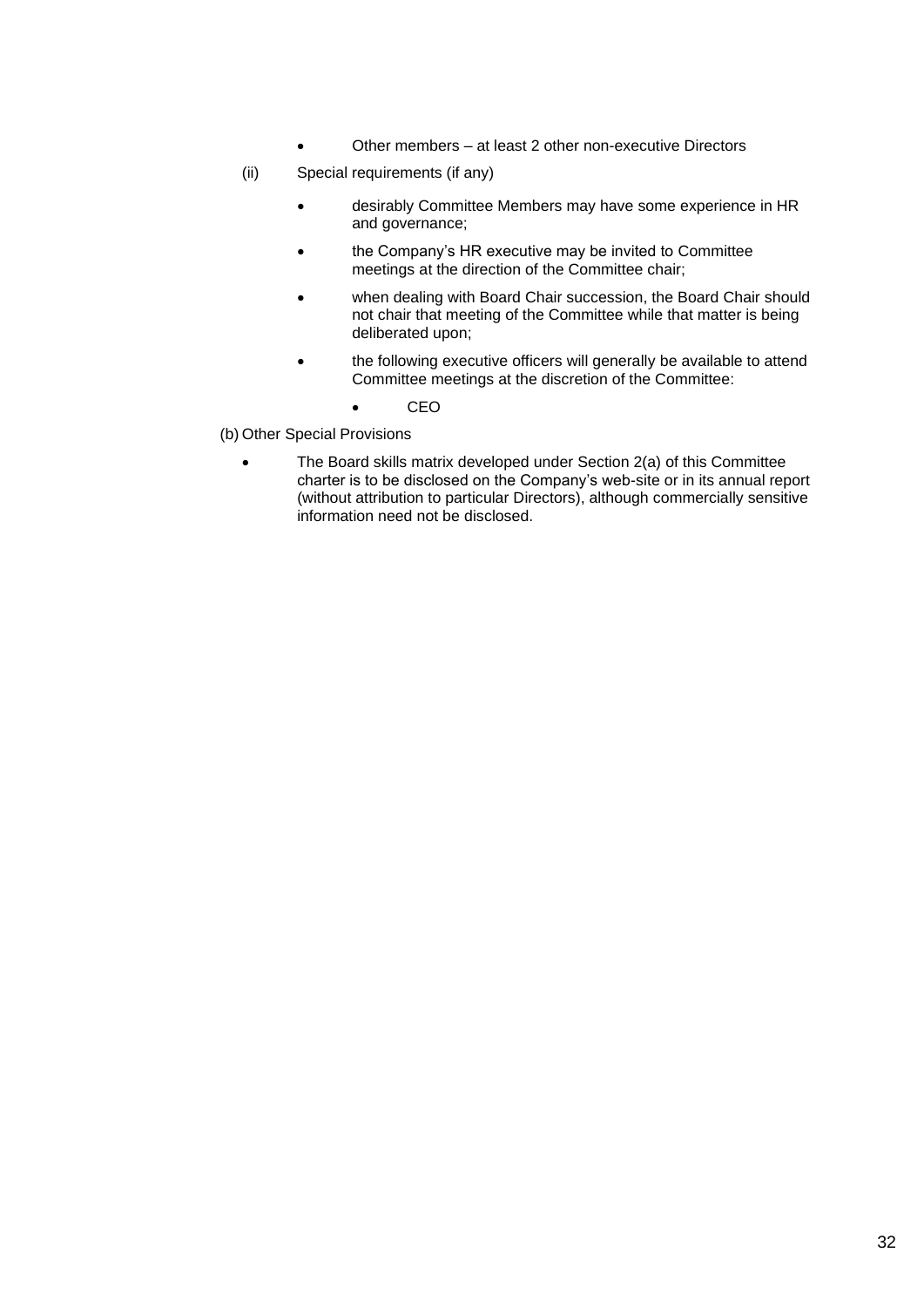# **A6. Remuneration Committee Charter**

## **Terms of Reference**

#### **1. Remit**

To oversee and act as a recommending, monitoring and review forum of the Board in connection with Board member, CEO and senior executive remuneration.

#### **2. Scope**

The scope of the Remuneration Committee remit will include, but not be limited to matters of:

(c) Generally

- Reviewing prevailing external remuneration benchmarks for comparable positions, with comparable responsibilities, within comparable companies (revenue, employees, size and spread) including in comparable industries to that of the Group;
- Assessing appropriate remuneration policies, levels and packages for Board members, the CEO, and (in consultation with the CEO) other senior executive and managerial officers;
- Monitoring the implementation by the Group of such remuneration policies;
- Recommending to the Board the Company's remuneration policies so as to:
	- motivate Directors, executives and management to pursue the long-term growth and success of the Company within an appropriate risk and control framework;
	- for executive and senior management personnel, demonstrate a clear relationship between performance and remuneration;
- Reviewing and considering for recommendation to the Board:
	- equity based remuneration plans for senior executives and other employees;
	- superannuation arrangements generally;
	- whether there is any gender or other inappropriate bias in the Company's remuneration policies or practices;
	- short term incentive and long term incentive arrangements for executives.

(d) CEO

- Assess, at appropriate and regular intervals, a suitable remuneration and reward package for the CEO in relation to prevailing external practice, internal affordability, performance against goals, and other relevant matters;
- Liaise with Nominations Committee with respect to its functional mandate concerning the CEO and the CEO's performance;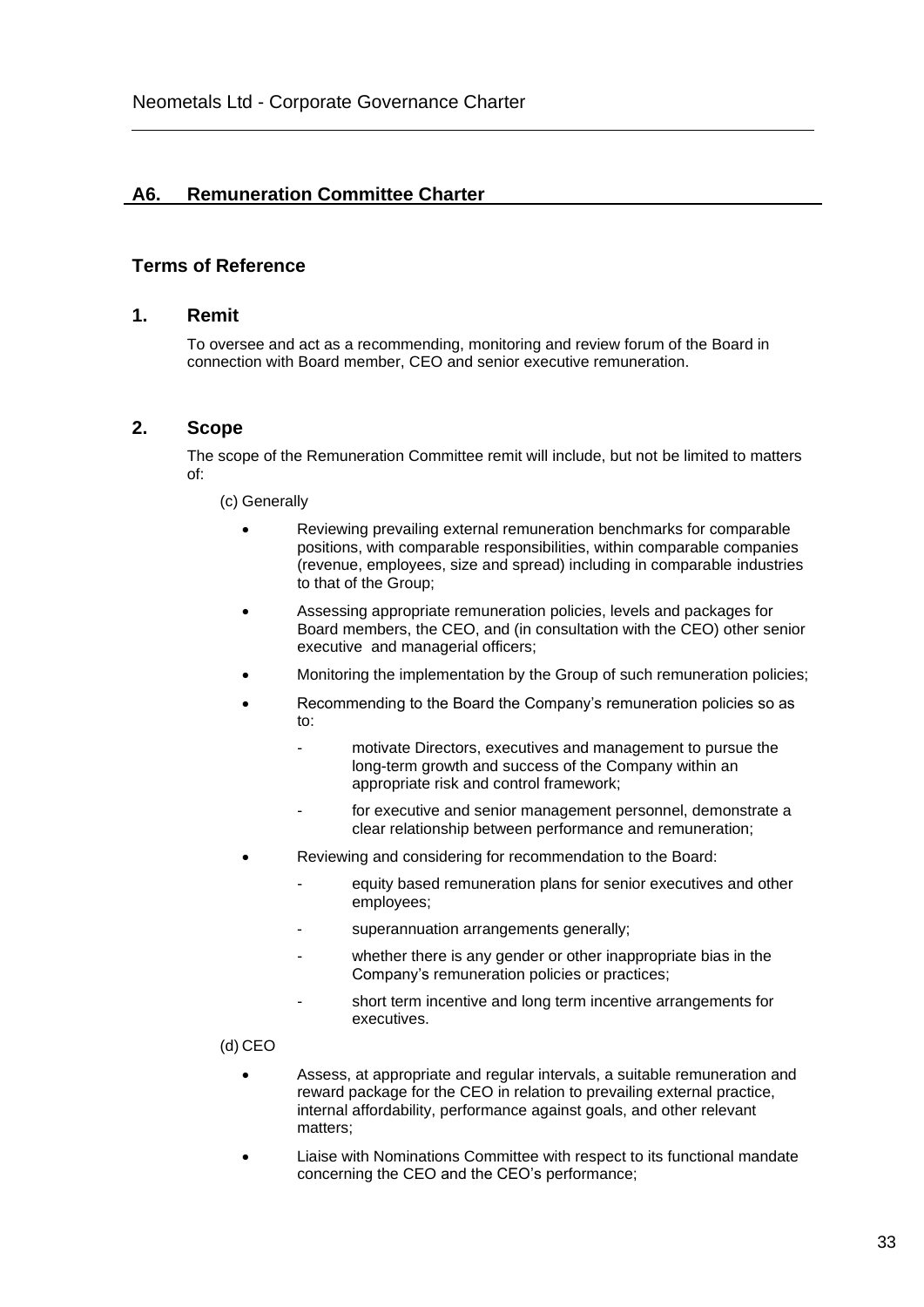- (e) Non-Executive Board Members
	- Reviewing and recommending to the Board the appropriate level of the shareholder approved "Directors' Remuneration Pool";
	- Reviewing and recommending to the Board, within the limits of that Pool, an appropriate remuneration framework including the remuneration levels for the Chair, the Deputy Chair (if any) and non-executive Directors, and any supplements to those remuneration levels for Committee participation including for chairs of Committees;
	- Recommending any occasions where extra remuneration for extra services or special exertion is appropriate.

#### (f) Generally

- Reporting on these matters to the Board, with recommendations as appropriate;
- The Committee has the authority to access information and to interview and consult Group personnel and consult independent professional advisers it considers appropriate to provide advice on matters within the scope of its remit;
- Remuneration packages for executives and managers may include equity schemes, incentive performance packages, superannuation entitlements, fringe benefits and any other items considered appropriate by the Committee.

The Remuneration Committee may be requested by the Board to perform other related tasks.

### **3. Governance**

The pro forma template of governance structure and procedural workings for Committees in accordance with the Company's Corporate Governance Charter applies to the Committee subject to the following:

(a) Membership of the Committee

- (i) Members
	- Committee Chair an independent non-executive Director
	- Other members at least 2 other non-executive Directors
- (ii) Special requirements (if any)
	- Desirably Committee Members may have some experience in HR, remuneration and governance;
	- The Company's HR executive may be invited to attend Committee meetings at the discretion of the Committee chair with the following executive officers generally being available to as needed:
		- CEO:
		- HR Manager.
	- No executive should be involved in deciding, or be present while the Committee decides, that executive's remuneration;
	- The Committee should be alive to the potential for conflict of interest in Directors or executives being involved in the setting of remuneration for others that may indirectly affect their own remuneration (e.g. through setting benchmarks and because of relativities).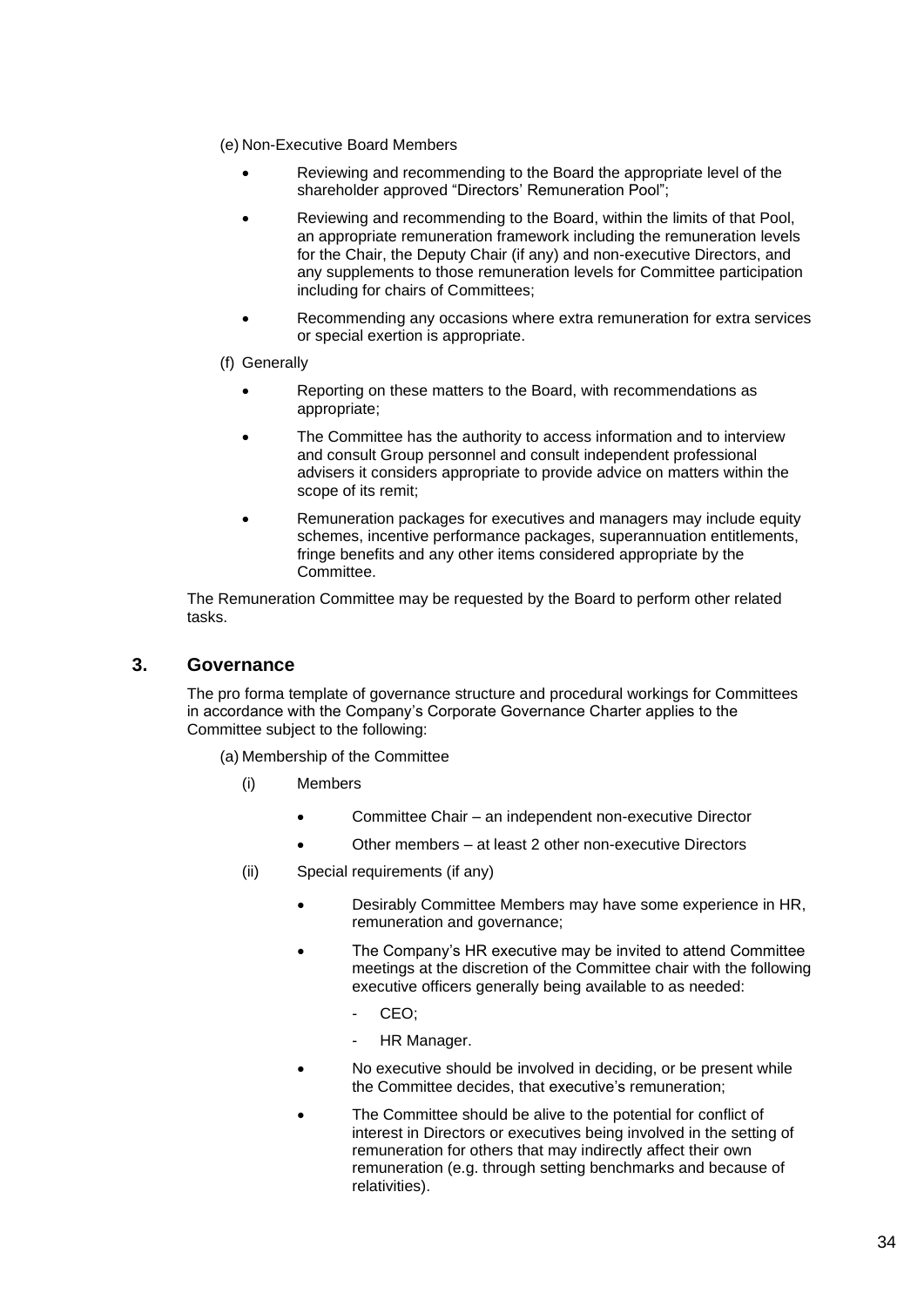(b) Other Special Provisions

N/A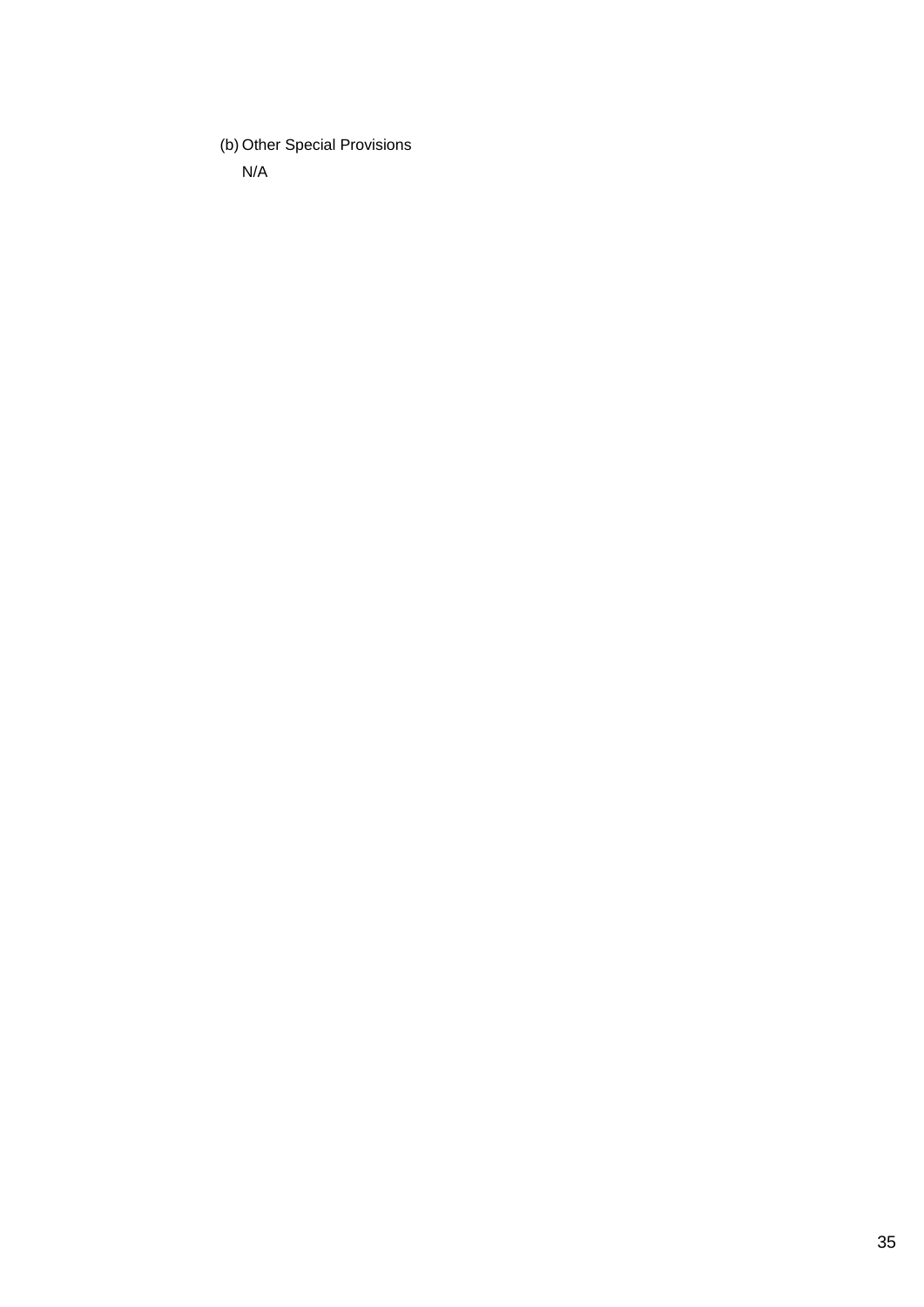## **A7. Audit Committee Charter**

### **Terms of Reference**

### **1. Remit**

To oversee and act as a recommending, monitoring and review forum of the Board in connection with:

- (a) the Group's financial position, performance and reporting integrity; and
- (b) internal and external audit functions of the Group;

### **2. Scope**

The scope of the Audit Committee's remit will include, but not be limited to:

(c) Financial Statements and Reporting

- (i) Overseeing the adequacy of the Company's corporate reporting processes;
- (ii) Overseeing whether the Company's financial statements reflect the understanding of the Committee members and whether in their opinion they provide a true and fair view of the financial position and performance of the Group;
- (iii) Reviewing, the appropriateness of relevant accounting judgements or choices exercised by management in preparing the financial statements.

#### (d) External Audit

- (i) Recommending selection, removal (as appropriate) and remuneration of external Auditor and to monitor external Auditor independence;
- (ii) Providing instruction to the external Auditor including ensuring the scope and adequacy of the external audit;
- (iii) Overseeing the availability of any assistance as reasonably required by the external Auditor;
- (iv) Receiving external Auditor's preliminary Audit or Review Reports;
- (v) Overseeing and monitoring implementation of external Auditor's recommendations (as accepted);
- (vi) Ensuring that the audit approach covers all financial statement areas where there is a perceived risk of material misstatement;
- (vii) In monitoring external Auditor independence, the Committee will have regard to any legislative or regulatory requirements, and the following principles:
	- It is mandatory that the Audit Partner responsible for the Audit be rotated at least every five years with at least two years expiring before the Audit Partner can again be involved in the Audit of the Group;
	- Monitor the number of former employees of the external Auditor who were involved in auditing the Group and who are currently employed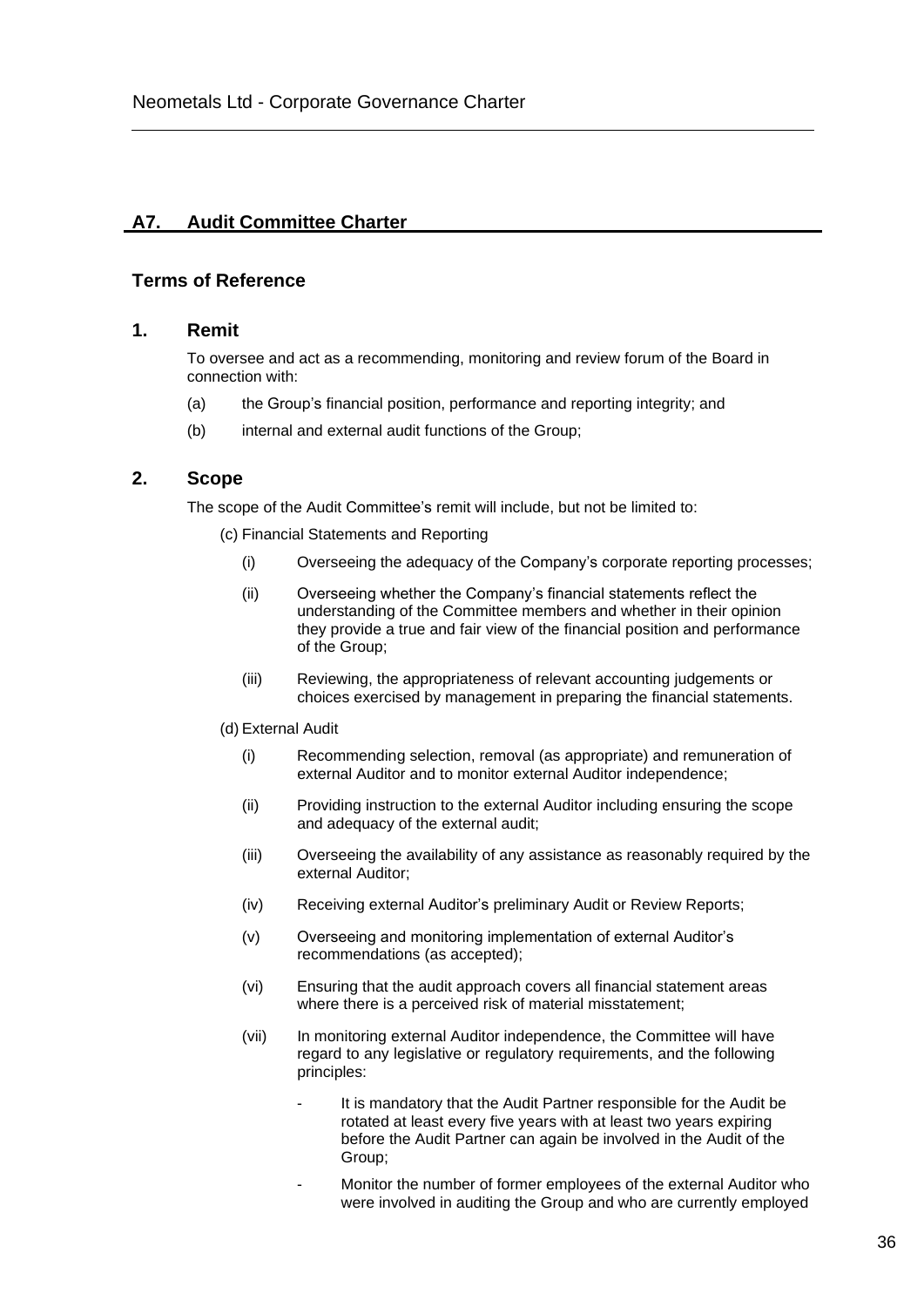in senior financial positions in the Group (if any), and assess whether this impairs or appears to impair the Auditor's judgement or independence in respect of the Group. An individual who was engaged by the external Auditor and participated in the Group's audit shall be precluded from employment as CEO or CFO of the Group for a period of at least 12 months from the time of the audit;

- Consider whether taken as a whole, the various relationships between the Group and the external Auditor and the economic importance of the Group (in terms of fees paid to the external Auditor for the Audit as well as fees paid to the external Auditor for the provision of non-Audit services) to the external Auditor impair or may appear to impair the Auditor's judgement or independence in respect of the Group;
- Ensure the Group does not engage its external Auditor for certain non-audit services (e.g. bookkeeping, financial information systems design, valuations, actuarial services, internal audit outsourcing, human resources and audit non-related legal/expert services) where such work, or the aggregate of such works, or the fees therefrom, may otherwise prejudice or compromise the Auditor's independence. Any proposal to grant the external Auditor non-prohibited non-audit services will be referred to the chair of the Audit Committee by management prior to granting the work;
- (viii) The Committee will meet at times with the external Auditors without the presence of management;
- (e) Internal Audit
	- (i) Overseeing and monitoring the scope and adequacy of the Company's internal controls and compliance requirements to assure integrity in the Company's operations and affairs;
	- (ii) Assessing the need, or otherwise, for the Company to have a dedicated internal audit charter, internal audit plan and/or internal auditor (and if so approving such charter, plan and appointment of the internal auditor);
	- (iii) Approving and ensuring resourcing of the internal audit function, as appropriate, including recommendations as to budgetary allocation for staffing and external consulting support (as necessary);
	- (iv) Reviewing and assessing the performance and objectivity of the Company's internal audit function, as applicable.
- (f) Generally
	- (i) Overseeing and monitoring application of accounting policies and reporting of financial information to security holders, regulators and generally;
	- (ii) Reporting on these matters to the Board, with recommendations as appropriate;
	- (iii) The Committee has the authority to access information and interview and consult with and interview Group personnel, the external auditor, the internal auditor (if any) and also to consult independent professional advisers it considers appropriate to provide advice on matters within the scope of its remit (with or without management present).

The Audit Committee may be requested by the Board to perform other related tasks.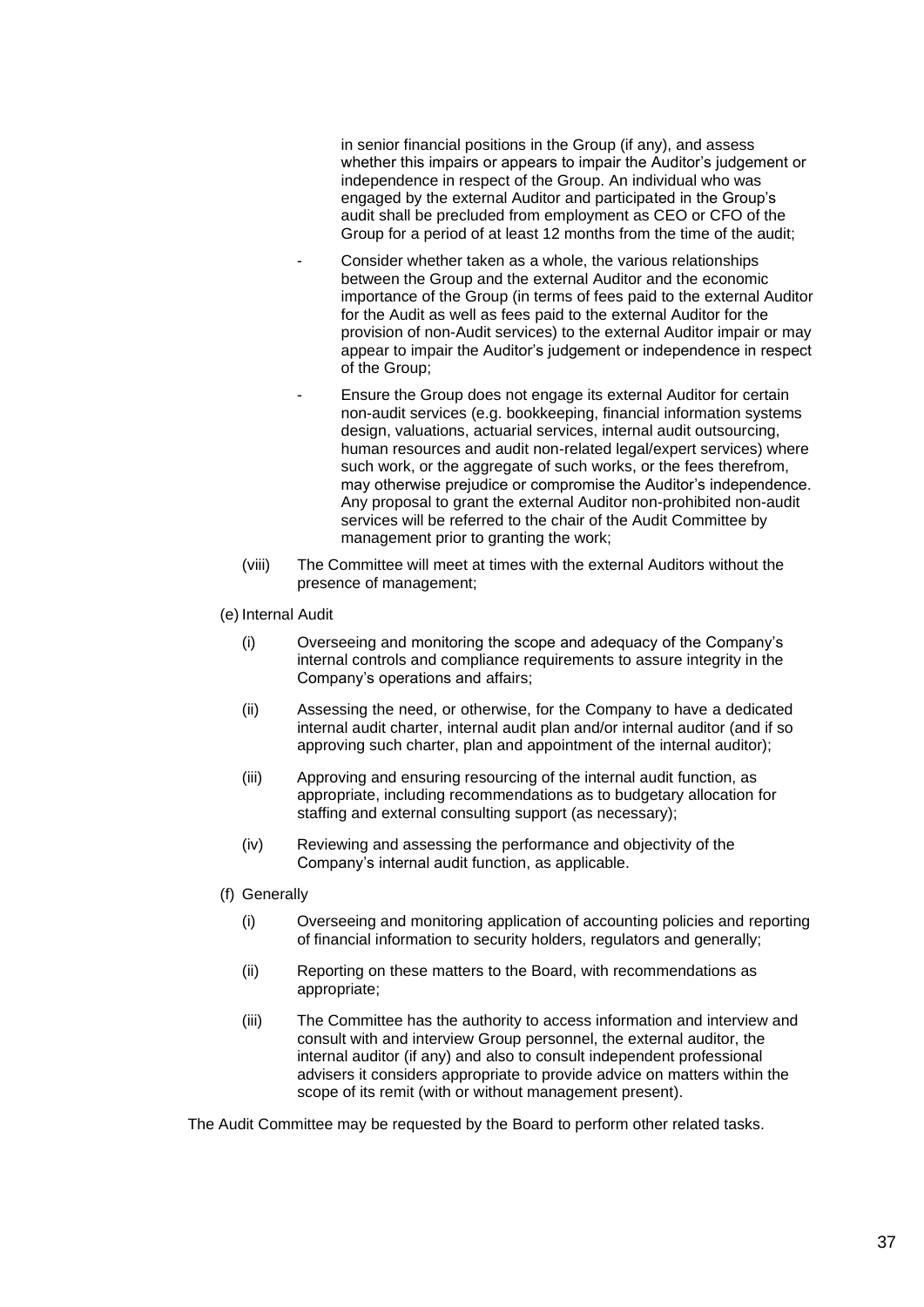## **3. Governance**

The pro forma template of governance structure and procedural workings for Committees in accordance with the Company's Corporate Governance Charter applies to the Committee subject to the following:

(a) Membership of the Committee

- (i) Members (at least 3 appointed by the Board, the majority of whom shall be independent non-executive Directors)
	- Chair an independent non-executive Director and who is not the Board Chair;
	- Other members at least 2 other non-executive Directors
- (ii) Special requirements (if any)
	- all Committee members must be non-executive:
	- Committee members between them should have accounting/financial expertise and sufficient understanding of the Group's industry to effectively discharge the Committee's mandate;
	- desirably Committee members should at least be financially literate;
	- the Committee chair should have financial or accounting expertise or experience and should not be the Board Chair;
	- the following executive officers will generally be available to attend Committee meetings at the discretion of the Committee:
		- CEO
		- CFO.

(b) Other Special Provisions

- (i) The Company will disclose on its web-site or in its annual return:
	- (A) the relevant qualifications and experience of the members of the Audit Committee;
	- (B) with respect to the Company's internal audit function:
		- whether it has one;
		- if it does have one, how it is structured and the role it performs;
		- if it does not have one, that fact as well as the processes it employs for evaluating and continually improving the effectiveness of its risk management and internal control processes;
- (ii) If the Company has an internal audit function, the Committee will ensure that the head of that function has a direct reporting line to the Audit Committee and the Board;
- (iii) Attachment 1 to this Appendix applies with respect to the selection and appointment of the external auditor.
- (iv) The Committee will periodically review the external auditor's performance, at least annually. As part of this review, the Committee will obtain feedback from the CEO, CFO and other members of senior management regarding the quality, efficiency and effectiveness of the audit service.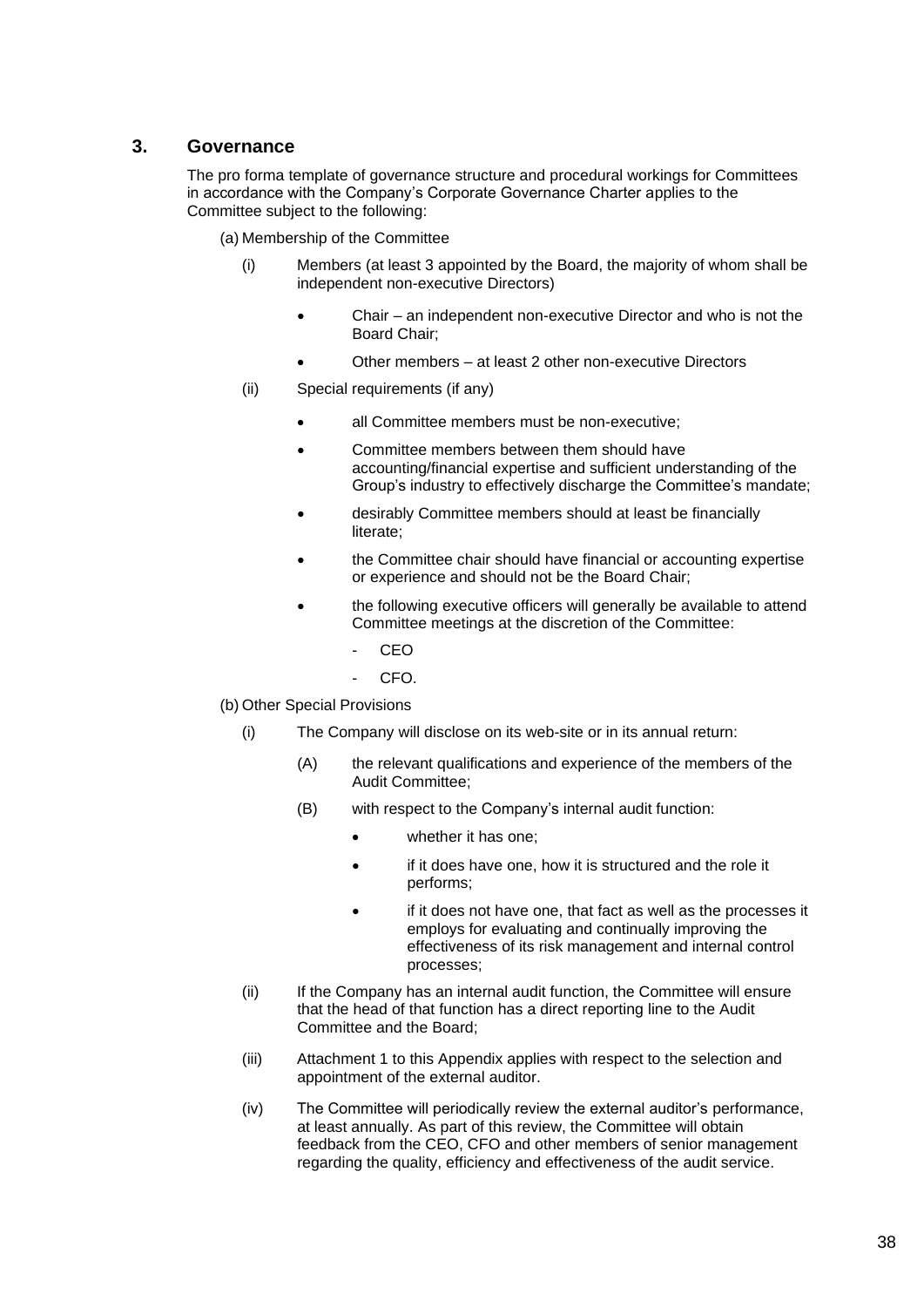## **Attachment 1**

**Procedure for the selection, appointment and rotation of an external auditor and the undertaking by the auditor of non-audit services (incorporated as part of the Audit Committee's Charter)**

### **1. Introduction**

The Board is responsible for the preliminary appointment of the external auditor which is to be ratified by shareholders at the next annual general meeting.

The Board's Audit Committee (**"Committee"**)) is delegated the task to meet and determine the process by which the auditor should be selected eg. by way of a formal tender or some other method.

The Committee conducts the selection process and recommends a preferred external auditor to the Board. The Board may endorse the external auditor recommended by the Committee and appoint him/her. Alternatively the Board may wish to review the recommendation of the Committee.

At the request of the Committee, the CFO and/or CEO may assist the Committee in the selection and appointment process including by proposal of an external auditor, together with a written supporting submission.

## **2. Tender**

#### (a) Request for submissions

If the Committee elects to undertake a tender process, the CEO or CFO will prepare or cause to be prepared a draft request for submissions that will be reviewed for approval by the Committee (with such changes as it considers appropriate).

The request should contain sufficient information to enable a proposal and fee estimate to be given to the Company. The request should include information about the Group, its operations, its key personnel, its structure, its financials and any other relevant information.

The CEO or CFO may arrange for candidates to meet with a selection panel appointed by the Committee.

#### (b) Selection Panel

The selection panel will comprise nominated members of the Committee, and any other person the Committee considers appropriate to assist it to assess the suitability of the external auditor.

## **3. Selection Criteria**

The preferred external auditor should best satisfy the selection criteria identified by the Committee including:

(a) Fees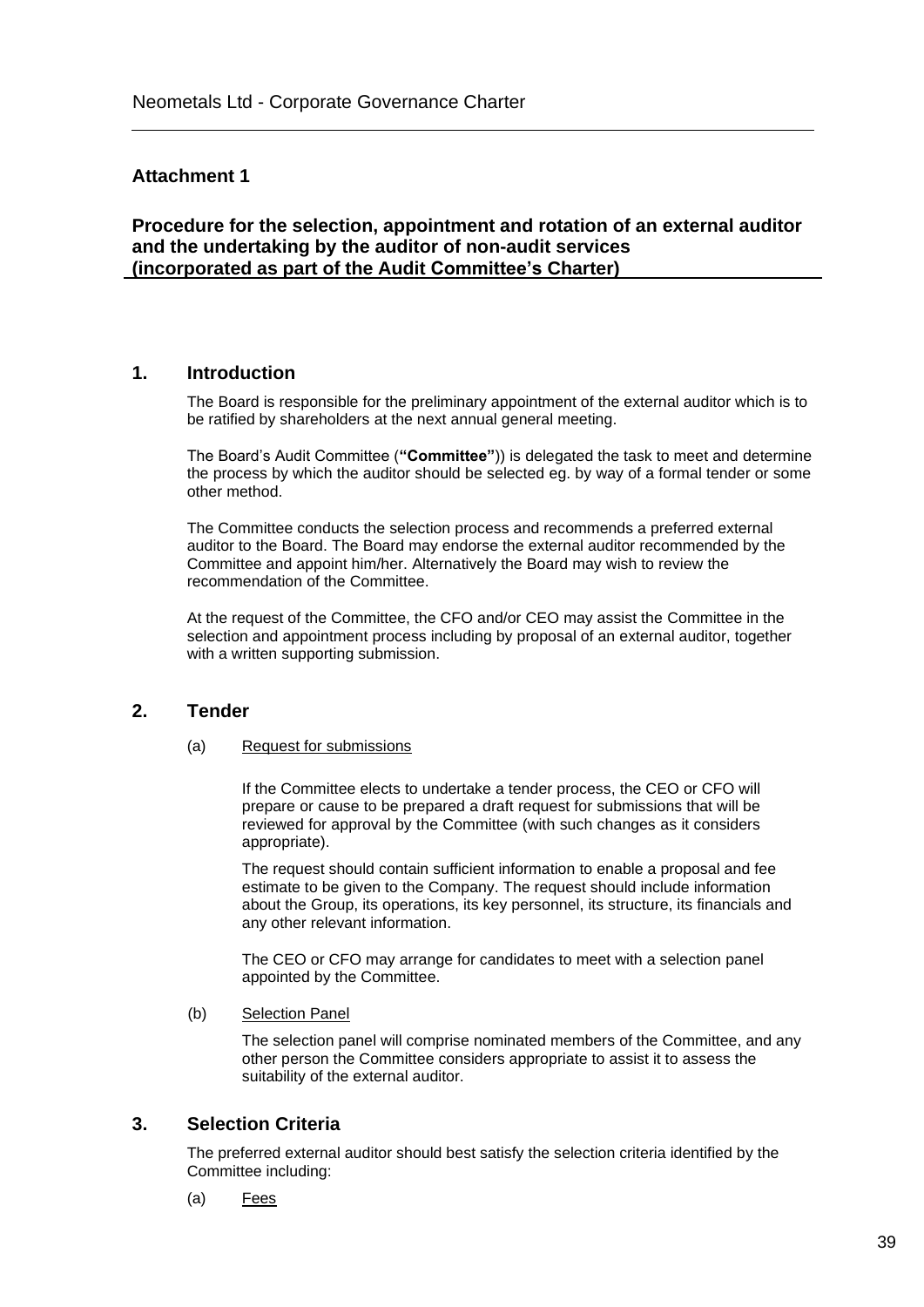A candidate should provide a firm fee quotation for its audit services. However price will be but one of the relevant factors in the selection of a preferred external auditor.

(b) Independence

A candidate must satisfy the Committee that it is independent and outline the procedures it has in place to maintain its independence.

The external auditor must be independent from, and be seen to be independent from, the Group.

#### (c) Scope of audit/issues resolution

A candidate should outline its response to the scope of audit in the request for submissions and any proposed procedures to address any issue of material significance or matter of disagreement with the Company's management.

The external auditor and the CFO will be required to disclose to the Committee all such issues of material significance and all matters of disagreement, whether resolved or unresolved.

#### (d) Non-audit work

A candidate must detail its approach to the provision of non-audit related services to the Group. Generally such work should be at most not be material so as to compromise the independence of the auditor.

If proposed otherwise, the Committee must consider the circumstances in which the Company might use the external auditor for non-audit services. Matters to be considered include the extent, scope and potential value of non-audit fees and any circumstance where the external auditor may be required to review and rely upon work conducted by it in a non-audit capacity.

The scope of non-audit work must not be allowed to impinge upon the external auditor's independence (refer also paragraph 4 below).

(e) Other matters

The selection criteria may include such other matters as the Committee thinks fit.

# **4. Policy on audit and non-audit services**

The Committee adopts the following policy concerning the circumstances in which the Company may use the external auditor for other services:

- (a) the external auditor may provide audit and audit-related services that, while outside the scope of the statutory audit, are consistent with the role of auditor;
- (b) the external auditor should not provide services that are perceived to be materially in conflict with the role of auditor;
- (c) the external auditor may be permitted to provide a limited number/value of nonaudit services that are perceived to be not materially in conflict with the role of auditor, subject to the approval of the Committee;
- (d) exceptions may be made to the policy (with specific Board approval) where the variation is in the best interests of the Company and arrangements are put in place to preserve the integrity of the external audit process.

# **5. Rotation of external audit engagement partner**

The Committee will ensure that the external auditor has in place arrangements for rotation of the audit engagement partner.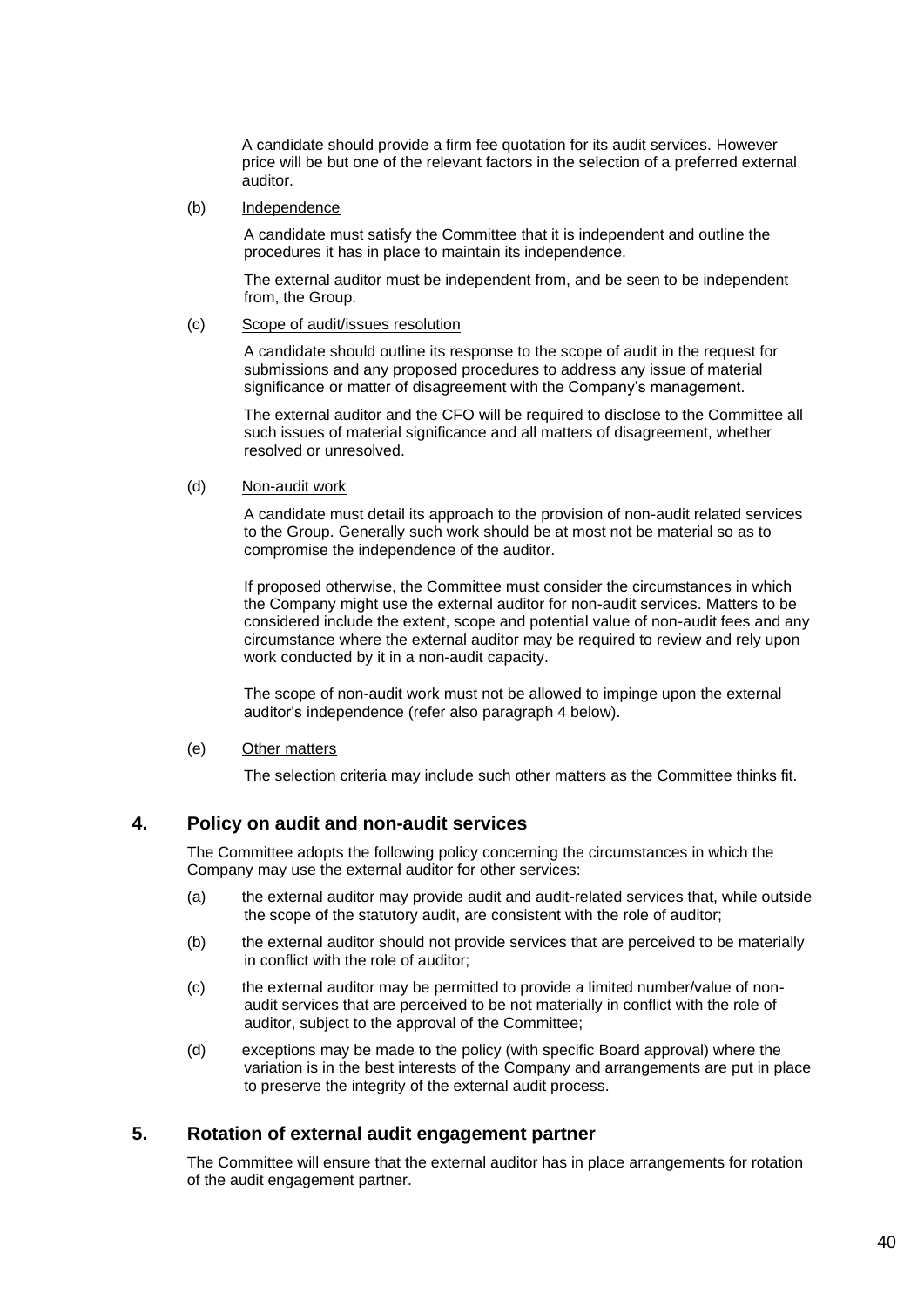The audit engagement partner for the audit must rotate at least every 5 years.

# **6. ASX Corporate Governance Council Corporate Governance Principles and Recommendations (4th Edition) ("Recommendations")**

This procedure will be read and construed in compliance with the Recommendations. To the extent to which the Recommendations prescribe specific criteria, protocols or requirements with respect to the external audit function or the appointment or performance of the external auditor, then those criteria, protocols or requirements will prevail.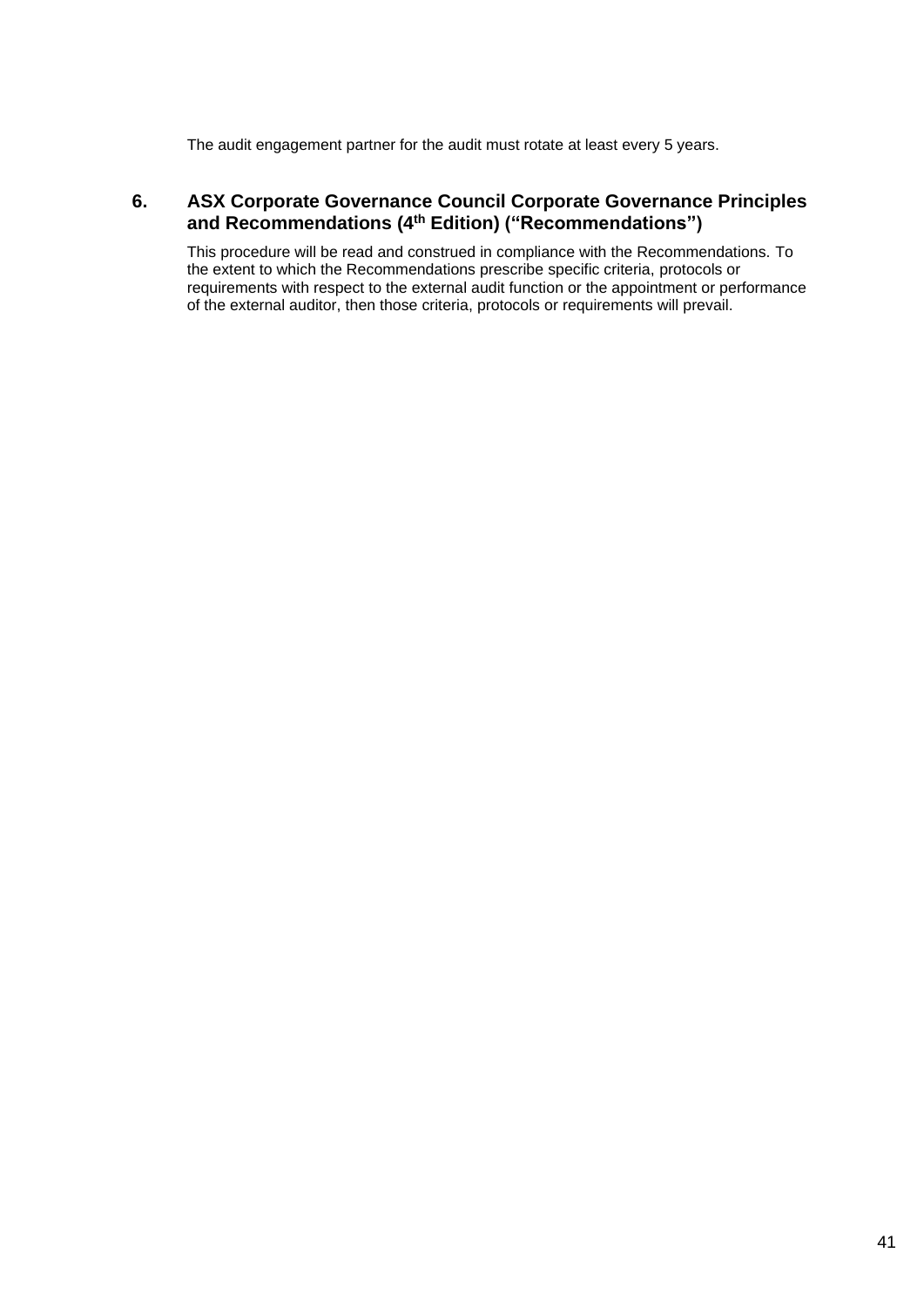# **A8. Risk Committee Charter**

### **Terms of Reference**

#### **1. Remit**

To oversee, review and act as a recommending, monitoring and review forum of the Board with respect to risk identification, management and mitigation within the Group.

### **2. Scope**

The scope of the Risk Committee's remit will include, but not be limited to:

- (a) Risk Management
	- (i) Recommending the Group's appetite and tolerance for risk;
	- (ii) Endorsing and monitoring the Group's risk management framework;
	- (iii) Monitoring and endorsing policies for identifying and managing/mitigating/transferring risk including in accordance with the Group's risk management policy (refer Appendix B5 of the Company's Corporate Governance Charter);
	- (iv) Monitoring and endorsing policies for business continuity and crisis planning risk management;
	- (v) Receive ongoing risk management reports;
	- (vi) Review of risk management framework, policies and management processes at least annually to allow the Committee to satisfy itself that they are sound, address contemporary risk issues and remain relevant.

#### (b) Insurance

- (i) Review and ensure the Group carries appropriate levels of insurance;
- (ii) Review and monitor terms of insurance policies.
- (c) Generally
	- (i) Reviewing and reporting on these matters to the Board, with recommendations, as appropriate, including as to:
		- the adequacy of the Company's processes for managing risk;
		- any incident involving fraud or other breakdown of the Company's internal controls;
		- the Group's insurance program, including having regard to the Group's business and the insurable risks associated with its business;
	- (ii) The Committee has the authority to access information and consult with and interview Group personnel, internal auditors and external auditors and also to consult independent professional advisers it considers appropriate to provide advice on matters within the scope of its remit.

The Risk Committee may be requested by the Board to perform other related tasks.